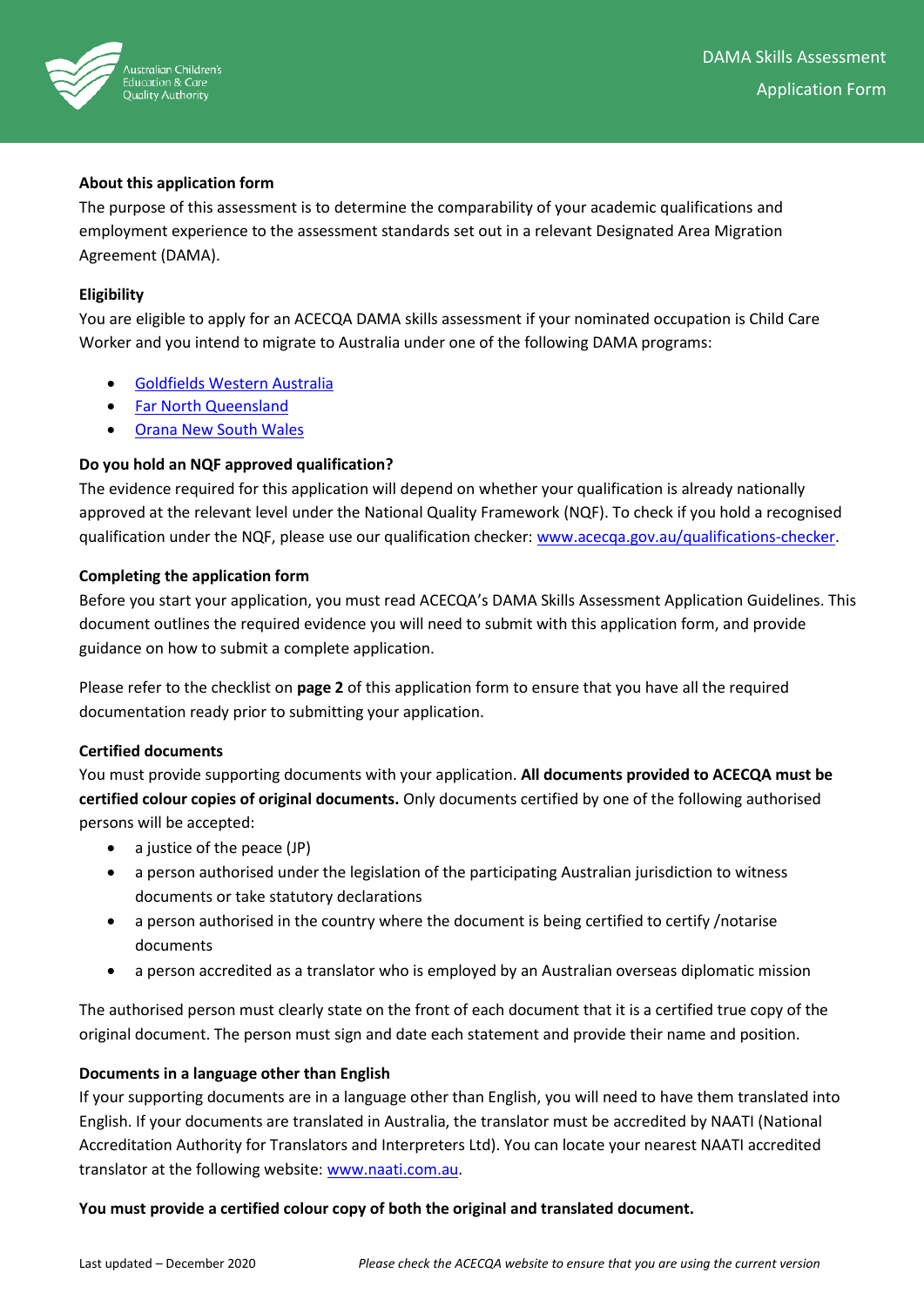

|                             | <b>Application &amp; supporting evidence checklist</b>                                                                           |
|-----------------------------|----------------------------------------------------------------------------------------------------------------------------------|
|                             | Please ensure that the following are included with your application:                                                             |
| <b>Contract</b>             | a complete application form                                                                                                      |
|                             | a certified colour copy of the identity page of your current valid passport                                                      |
|                             | certified evidence for your change of name (if your documents contain names other than those that appear<br>on your passport)    |
|                             | a certified colour copy of your NQF approved qualification (if applicable)                                                       |
|                             | a certified colour copy of the certificate/parchment for each of your qualifications                                             |
|                             | a certified colour copy of the translated certificate/parchment for each of your qualifications (if applicable)                  |
| M.                          | a certified colour copy of every page of the final academic transcripts for each of your qualifications                          |
| $\mathcal{L}_{\mathcal{A}}$ | a certified colour copy of the translated final academic transcripts for each of your qualifications (if<br>applicable)          |
|                             | a signed Employer Reference Template and Employment Experience Template for each period of<br>employment being claimed           |
|                             | a signed and formally witnessed applicant's declaration (section 11 of this application form)                                    |
|                             | a signed and formally witnessed authorised representative's declaration (if applicable) (section 12 of this<br>application form) |
|                             | payment (section 13 of this application form).                                                                                   |
|                             | Your application cannot be assessed by ACECQA until all of these documents are received.                                         |

For applicants requiring an assessment of their qualifications under the NQF, please ensure you have also included the following documents with your application:

a certified colour copy of your evidence of English language proficiency.

## **Privacy notice**

Australian Children's Education and Care Quality Authority (ACECQA) will use the information you provide to make an assessment of your qualifications and employment experience for the purpose of skilled migration. ACECQA may need to disclose personal information to some third parties, including educational institutions, to verify the information you have provided in the application. In the case of a complaint or a challenge to the decision, the Australian Children's Education and Care Quality Authority (ACECQA) may need to disclose some information to a review body, for example, an ombudsman, court or tribunal. Personal information will be used and stored in accordance with the Australian Privacy Principles contained in the *Privacy Act 1988*.

ACECQA's [privacy policy](http://www.acecqa.gov.au/privacy-policy) is available on the ACECQA website.

**Please note: Giving false or misleading information is a serious offence. ACECQA will notify the relevant Australian Government Department and/or law enforcement agency where it has reason to believe that false or misleading information is provided.**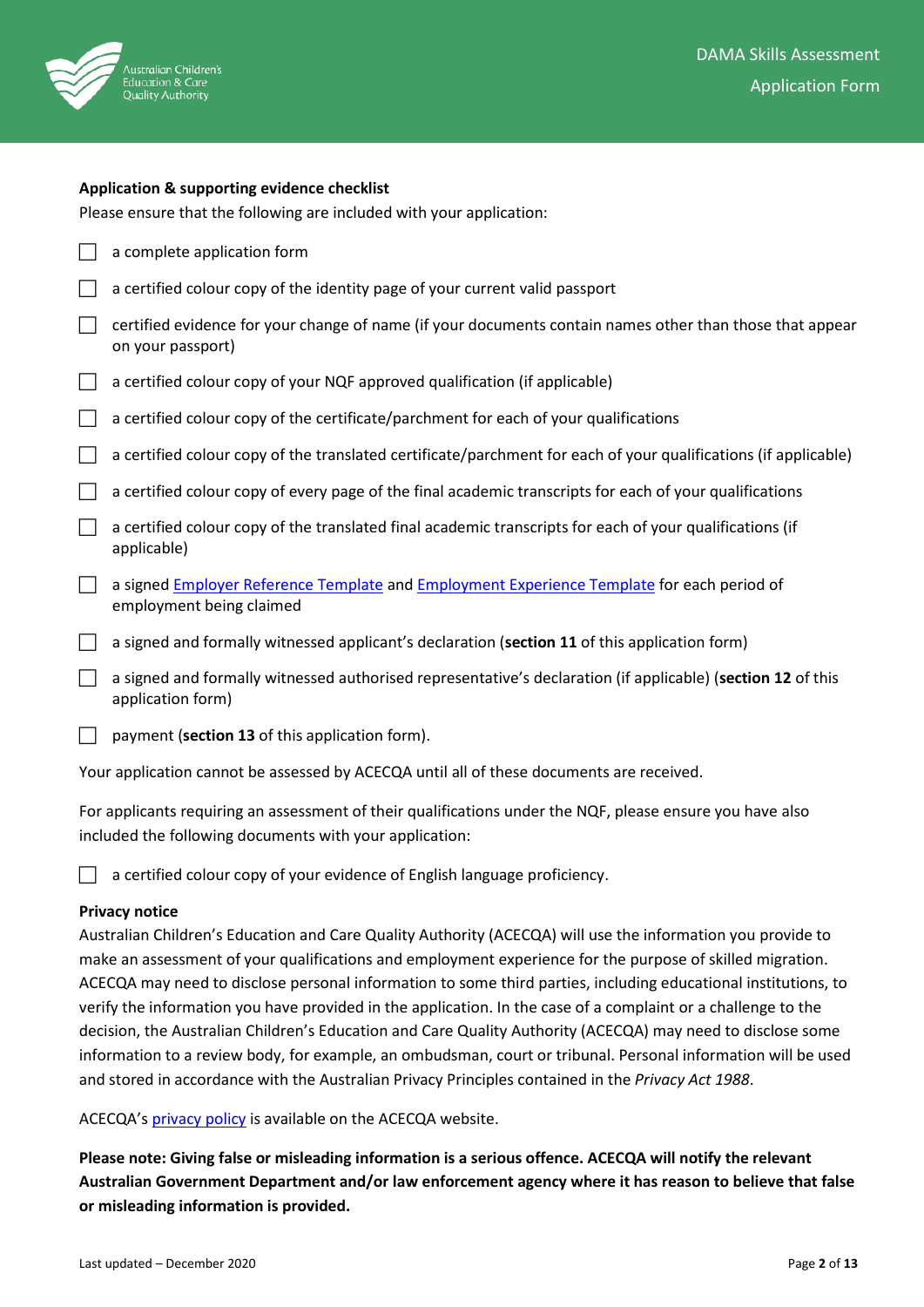

# Eligibility

### **1. Designated Area Migration Agreement**

Please identify the Designated Area Migration Agreement (DAMA) program you would like your qualifications to be assessed under.

| Goldfields Western Australia |  |
|------------------------------|--|
| Far North Queensland         |  |
| Orana New South Wales        |  |

## Personal information

## **2. Your Personal Details**

| Title                                                                                                                                                                  | $Mrs$ $\Box$      | Miss $\Box$                        | $Ms$ $\Box$        | Mr $\Box$ |                      |  |  |  |
|------------------------------------------------------------------------------------------------------------------------------------------------------------------------|-------------------|------------------------------------|--------------------|-----------|----------------------|--|--|--|
| Surname                                                                                                                                                                |                   |                                    |                    |           |                      |  |  |  |
| Previous surname<br>(if applicable)                                                                                                                                    |                   |                                    |                    |           |                      |  |  |  |
| Given names                                                                                                                                                            |                   |                                    |                    |           |                      |  |  |  |
| Previous given names<br>(if applicable)                                                                                                                                |                   |                                    |                    |           |                      |  |  |  |
| Gender                                                                                                                                                                 | Male $\Box$       | Female $\Box$                      | Other $\Box$       |           |                      |  |  |  |
| Date of birth<br>(Day/Month/Year)                                                                                                                                      | $\sqrt{ }$        | $\overline{1}$                     | Passport<br>Number |           |                      |  |  |  |
| <b>Email address</b>                                                                                                                                                   |                   |                                    |                    |           |                      |  |  |  |
| Postal address                                                                                                                                                         |                   | Number and street or PO Box number |                    |           | Suburb, town or city |  |  |  |
|                                                                                                                                                                        | State or province |                                    | Postcode           |           | Country              |  |  |  |
| Phone number                                                                                                                                                           | $\overline{ }$    |                                    |                    |           |                      |  |  |  |
| Evidence is required for this section.<br><b>Contractor</b><br><b>Contract Contract Contract</b><br><b>Contract Contract Contract</b><br><b>CONTRACTOR</b><br>$\cdots$ |                   |                                    |                    |           |                      |  |  |  |

Please provide *certified colour copies* of your valid passport and change of name evidence (if applicable). Please refer to the application guidelines for additional information on the required evidence.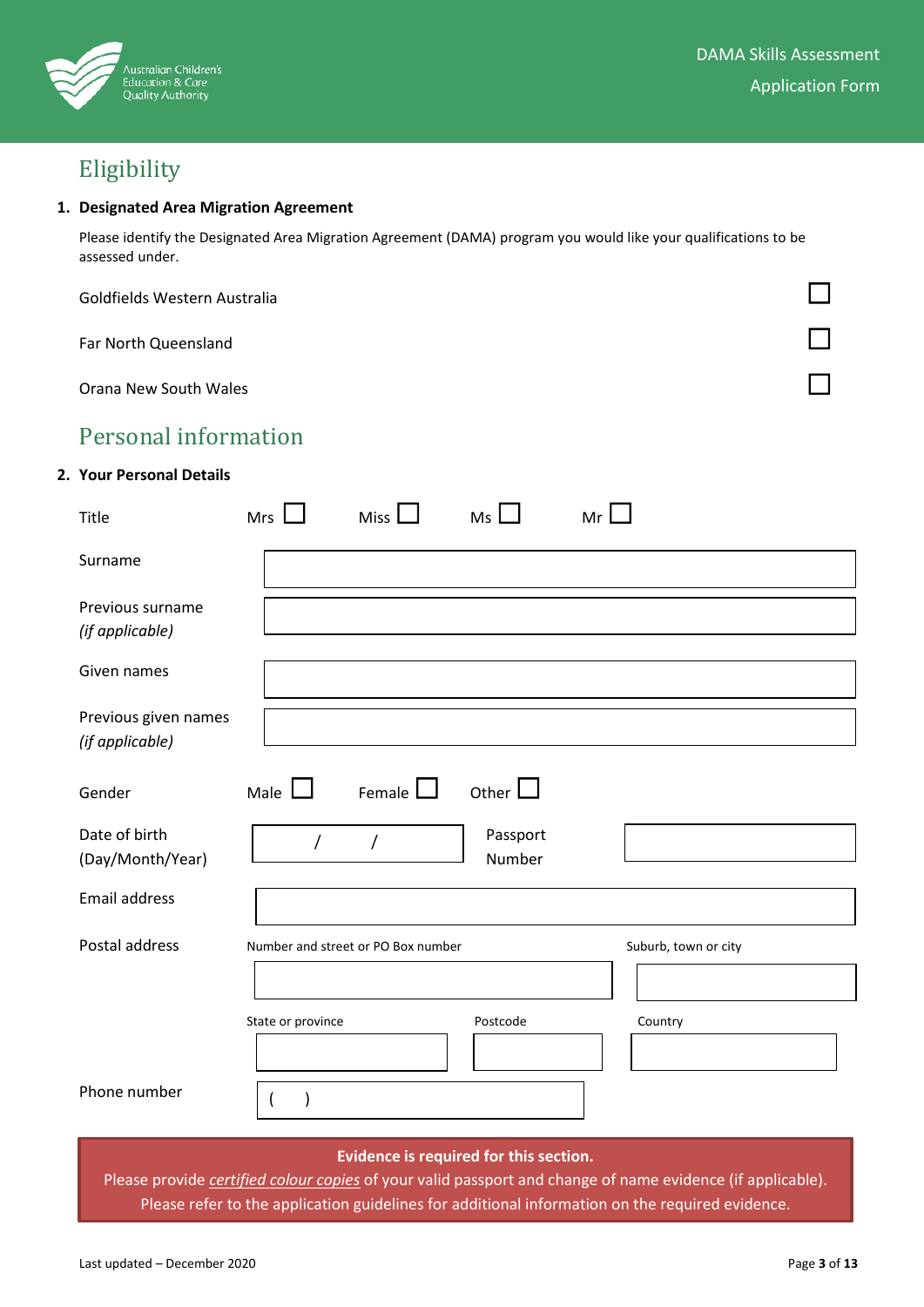

#### **3. Migration agent or authorised representative** *(optional)*

If you would like to elect another person to prepare, submit or speak on your behalf with ACECQA about your application please provide their details in this section. Your authorised representative could be a migration agent, lawyer, friend or relative. If you elect a representative, they will be included in all correspondence from ACECQA.

Please leave this section blank if you do not want to elect an authorised representative.

Do you wish to authorise a representative to act on your behalf?

 $\Box$  No  $\Box$  If no, leave this section blank.

**Note:** Authorised representatives must complete and sign an Authorised Representative Declaration and Consent Form at **page 12** of this application.

| Title               | Mrs               | Miss <sup>1</sup>                  | Ms       | Mr |                                 |
|---------------------|-------------------|------------------------------------|----------|----|---------------------------------|
| Surname             |                   |                                    |          |    |                                 |
| Given name/s        |                   |                                    |          |    |                                 |
| Email address       |                   |                                    |          |    |                                 |
| Postal address      | State or province | Number and street or PO Box number | Postcode |    | Suburb, town or city<br>Country |
| Phone number        |                   |                                    |          |    |                                 |
| Relationship to you |                   |                                    |          |    |                                 |

If you are a migration agent completing this form on behalf of the applicant, please tick here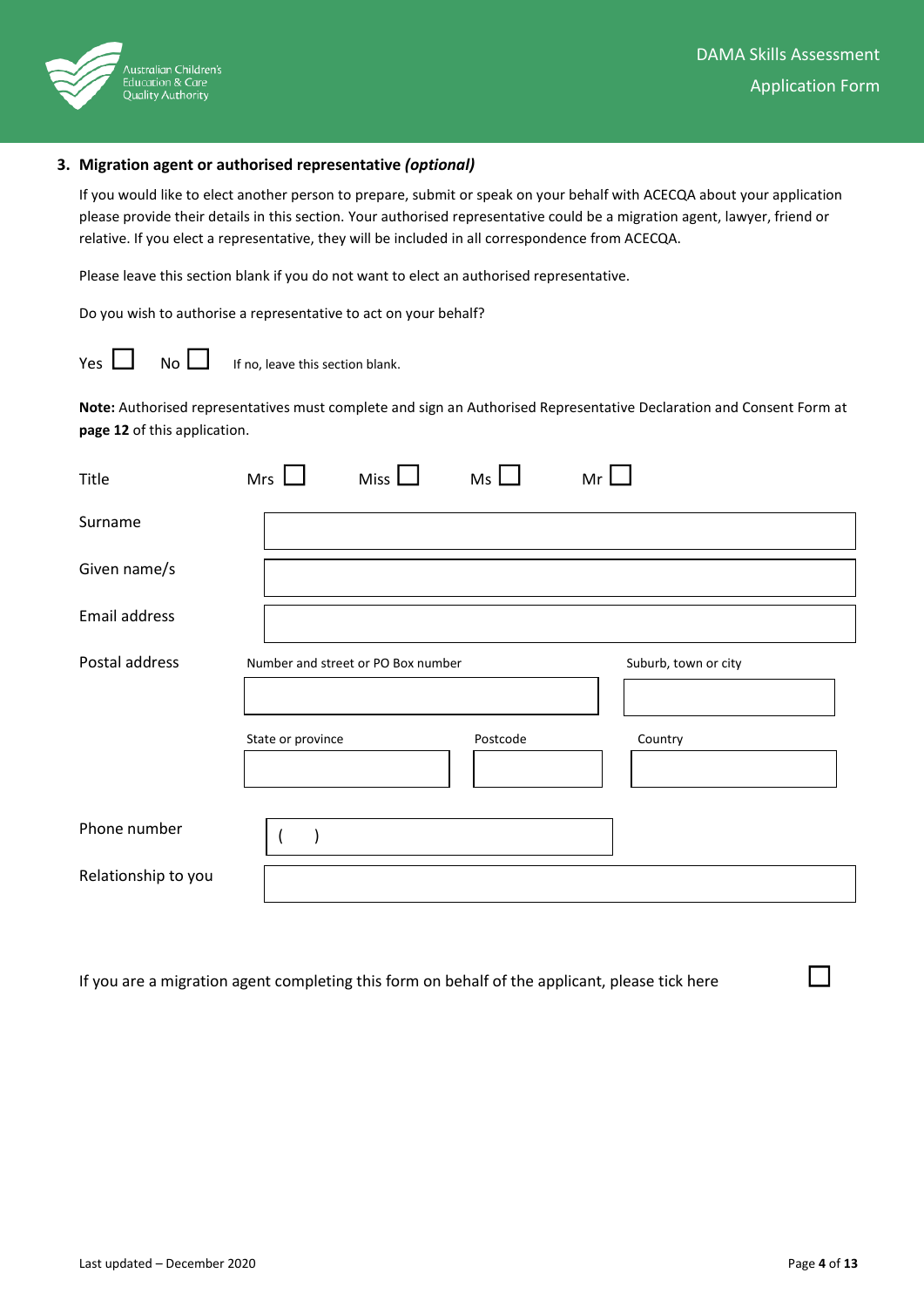

## Qualifications

## **4. Do you hold an ACECQA approved education and care qualification under the NQF?**

| Yes, I hold a diploma or ECT level qualification published on ACECQA's NQF Approved List                        |  |
|-----------------------------------------------------------------------------------------------------------------|--|
| Yes, ACECQA assessed and approved my qualification as equivalent to a diploma or ECT level qualification $\Box$ |  |
| Yes, I am taken to hold an approved diploma or ECT qualification under former law                               |  |
| No, I require ACECQA to assess my qualifications under the NQF as part of my skills assessment                  |  |

**Evidence is required for this section.**  Please refer to the application guidelines for additional information on the required evidence.

**Advice for applicants that hold an NQF approved qualification.** 

You do not need to complete **Q6, Q7, Q8 and Q9** of this application form. Please enter details of your NQF approved qualification at **Q5** and proceed directly to **Q10**.

## **Advice for applicants requiring an assessment of their qualifications under the NQF.**

Please complete **Q6, Q7, Q8 and Q9** if you require an assessment of your qualifications under the NQF, before you proceed to **Q10**.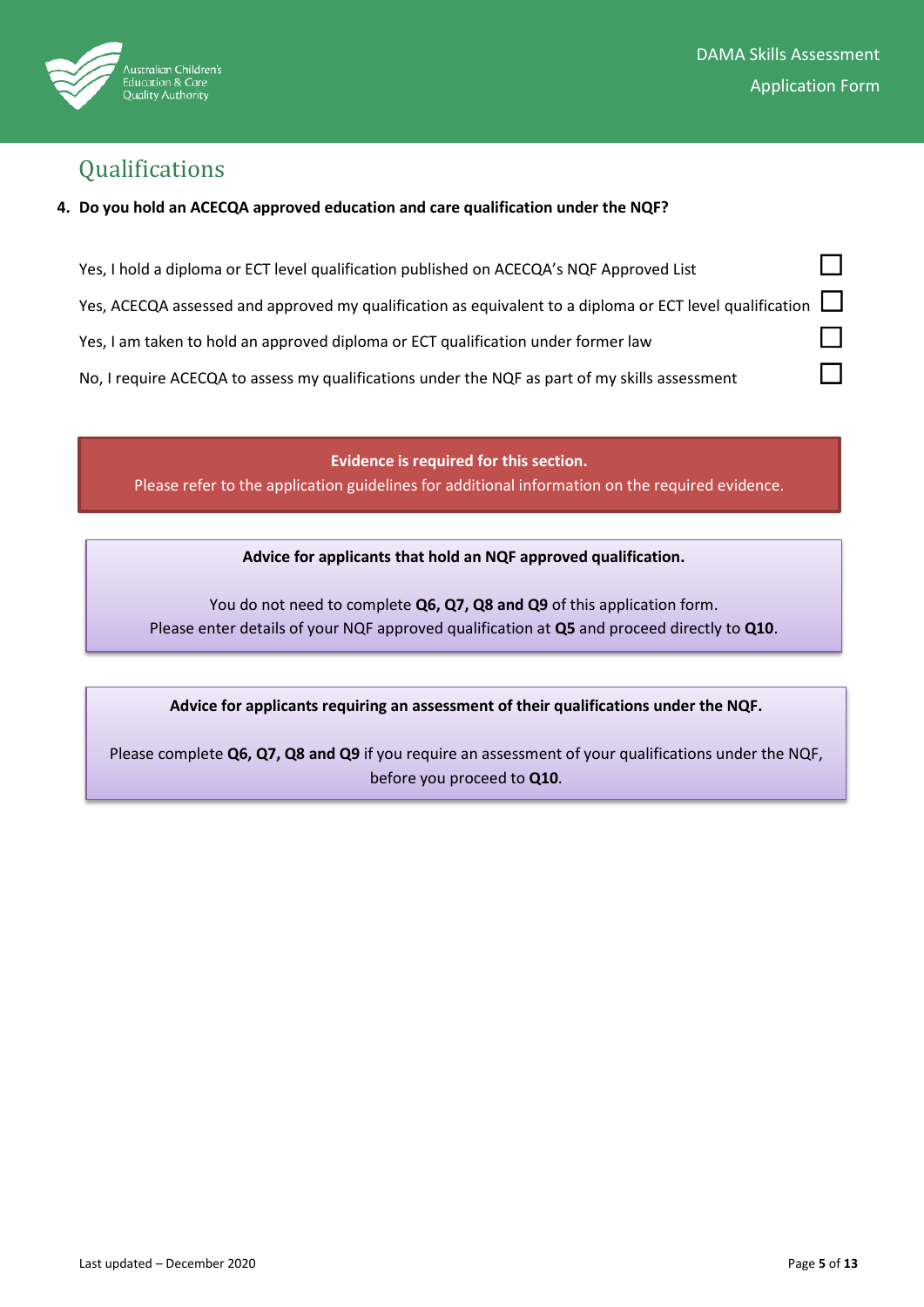

## **5. Your NQF Approved Qualification**

Please enter the details of your NQF approved qualification.

| Title of award                                                 |                   |   |           |                                    |          |  |  |
|----------------------------------------------------------------|-------------------|---|-----------|------------------------------------|----------|--|--|
| Awarding institution                                           |                   |   |           |                                    |          |  |  |
| Date commenced<br>(Day/Month/Year)                             | $\prime$          | 7 |           | Date completed<br>(Day/Month/Year) | $\prime$ |  |  |
| Mode of study                                                  | Full time         |   | Part time |                                    |          |  |  |
| Delivery                                                       | Face to Face      |   | Online    | Other                              |          |  |  |
| Minimum entry requirement                                      |                   |   |           |                                    |          |  |  |
| Time taken to complete your study                              |                   |   |           |                                    |          |  |  |
| Address of Institution                                         |                   |   |           |                                    |          |  |  |
|                                                                | State or province |   |           | Post code                          | Country  |  |  |
| Phone number                                                   |                   |   |           |                                    |          |  |  |
| Country where study was undertaken,<br>if different from above |                   |   |           |                                    |          |  |  |

## **Evidence is required for this section.**

Please provide either:

- a copy of your ACECQA assessment outcome letter or certificate, OR
- a certified colour copy of your evidence of approval under former law in the relevant state or
	- territory (including evidence of employment prior to 1 January 2012)

Please refer to the application guidelines for additional information on the required evidence.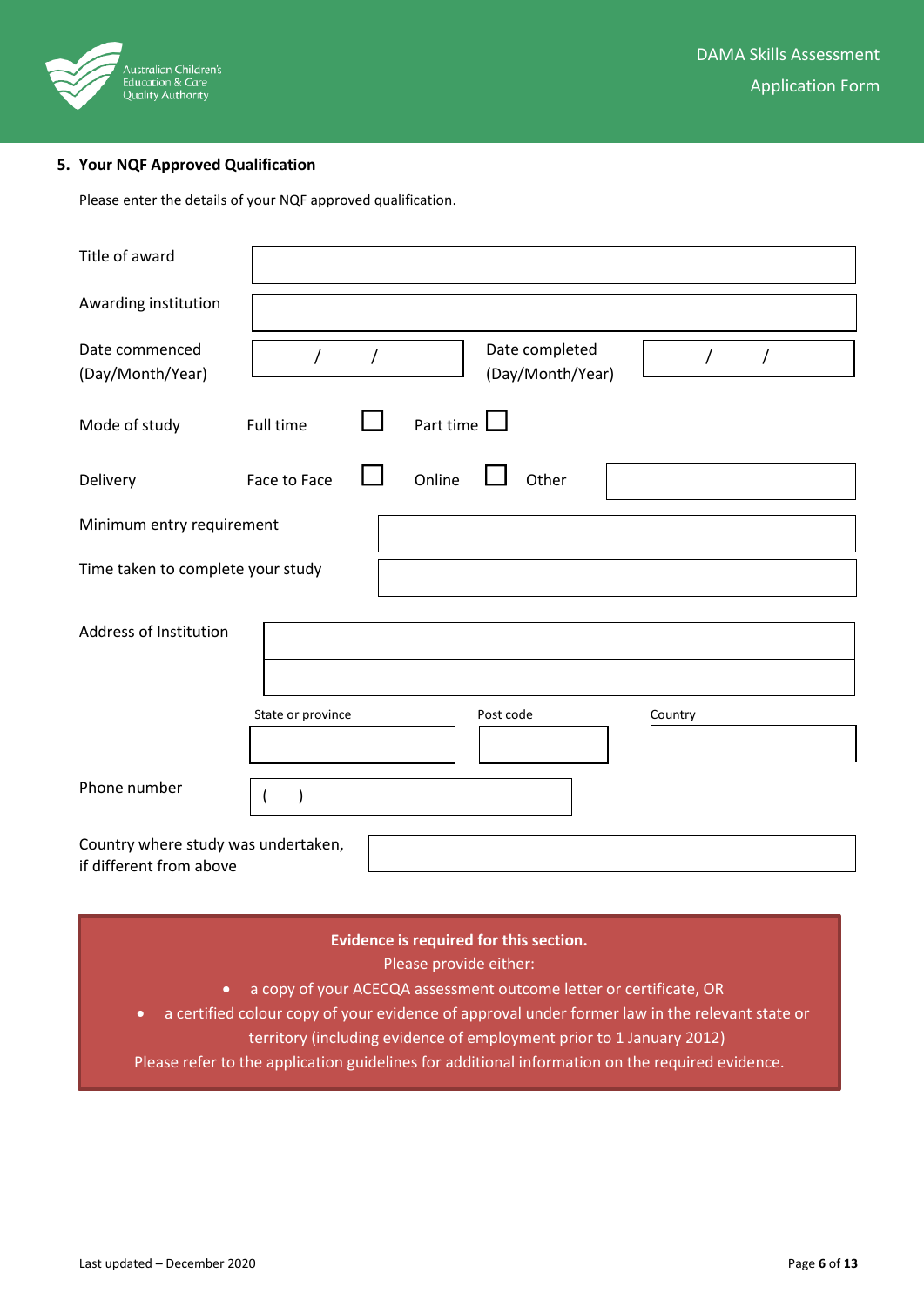

## **6. Your highest early childhood education and care qualification (***for applicants requiring assessment under the NQF only***)**

Please provide details of the highest relevant early childhood education and care qualification you hold.

If you have multiple early childhood qualifications, print additional copies of this page.

If your highest education and care qualification was a post graduate qualification, please also provide details of your undergraduate qualification.

| Title of award                                                                                                                                                                                                                                            |                   |           |                                    |         |  |  |  |
|-----------------------------------------------------------------------------------------------------------------------------------------------------------------------------------------------------------------------------------------------------------|-------------------|-----------|------------------------------------|---------|--|--|--|
| Awarding institution                                                                                                                                                                                                                                      |                   |           |                                    |         |  |  |  |
| Date commenced<br>(Day/Month/Year)                                                                                                                                                                                                                        | T                 | T         | Date completed<br>(Day/Month/Year) | T       |  |  |  |
| Mode of study                                                                                                                                                                                                                                             | Full time         | Part time |                                    |         |  |  |  |
| Delivery                                                                                                                                                                                                                                                  | Face to Face      | Online    | Other                              |         |  |  |  |
| Minimum entry requirement                                                                                                                                                                                                                                 |                   |           |                                    |         |  |  |  |
| Time taken to complete your study                                                                                                                                                                                                                         |                   |           |                                    |         |  |  |  |
| Address of Institution                                                                                                                                                                                                                                    | State or province |           | Postcode                           | Country |  |  |  |
| Phone number                                                                                                                                                                                                                                              |                   |           |                                    |         |  |  |  |
| Country where study was undertaken,<br>if different from above                                                                                                                                                                                            |                   |           |                                    |         |  |  |  |
| Evidence is required for this section.<br>Please provide certified colour copies of your qualification award parchment and formal academic transcript.<br>Please refer to the application guidelines for additional information on the required evidence. |                   |           |                                    |         |  |  |  |
| $No$ $\Box$<br>Were you required to complete any supervised placements as part of this qualification? Yes $\Box$<br>If yes, complete Q7.                                                                                                                  |                   |           |                                    |         |  |  |  |

**Please print additional copies of this page if you have additional qualifications that you wish to have assessed as part of this application.**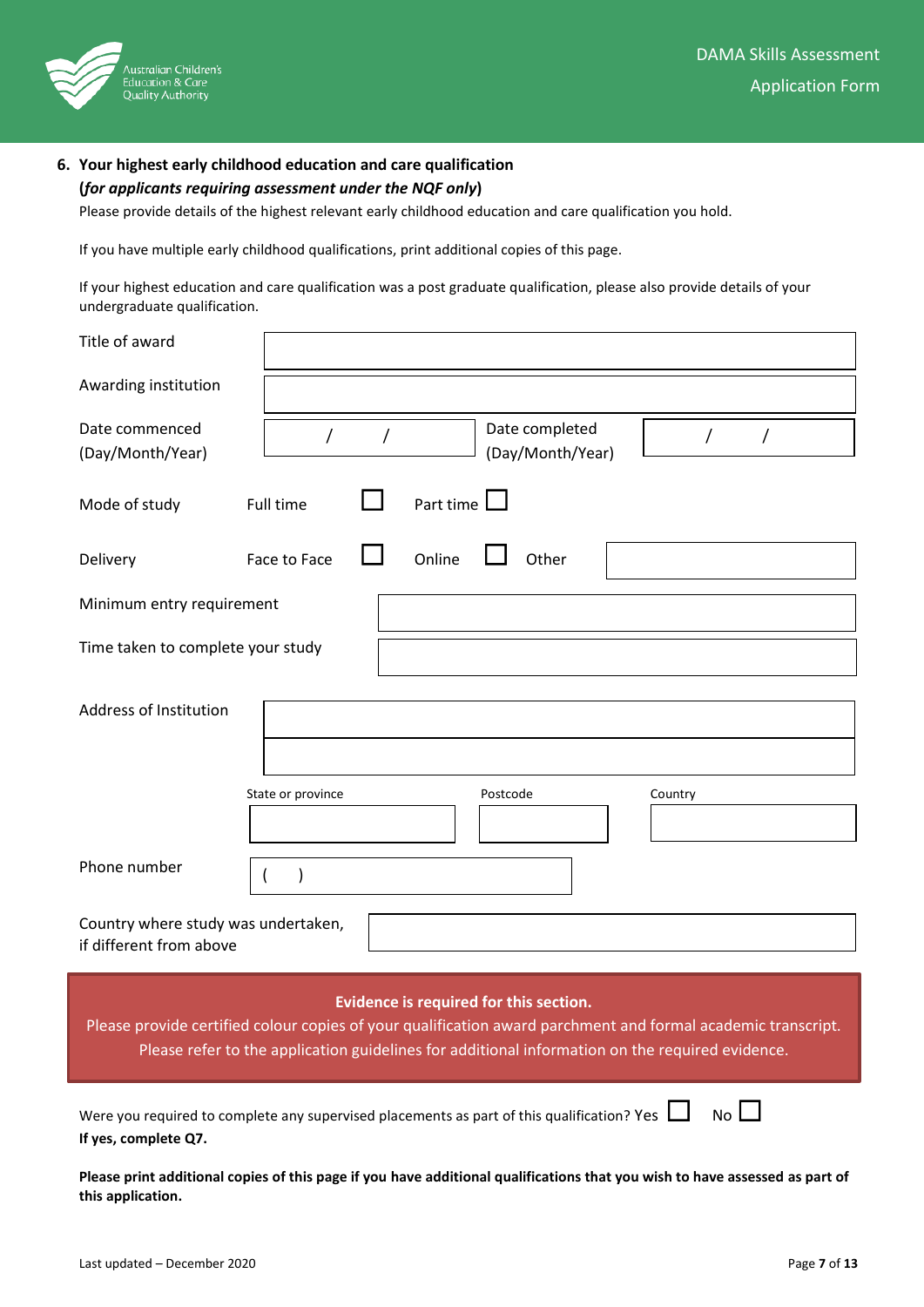

## **7. Supervised placements (***for applicants requiring assessment under the NQF only***)**

Were you required to complete any supervised placements as part of this qualification? This may have been referred to as professional experience, practicum, professional study, work placements, field study or an internship. Only provide information for the supervised placement completed as part of the qualification above.

### **Supervised placement 1**

| Service name                                |          |              |                                           |                 |            |   |       |
|---------------------------------------------|----------|--------------|-------------------------------------------|-----------------|------------|---|-------|
| Service address                             |          |              |                                           |                 |            |   |       |
| Service city                                |          |              | Service country                           |                 |            |   |       |
| Duration of placement                       |          | working days |                                           |                 |            |   |       |
| Youngest age of children<br>you worked with |          | years        | Oldest age of children<br>you worked with |                 |            |   | years |
| Date placement began<br>(Day/Month/Year)    | $\prime$ |              | Date placement finished                   | $\sqrt{2}$<br>Τ |            |   |       |
| <b>Supervised placement 2</b>               |          |              |                                           |                 |            |   |       |
| Service name                                |          |              |                                           |                 |            |   |       |
| Service address                             |          |              |                                           |                 |            |   |       |
| Service city                                |          |              | Service country                           |                 |            |   |       |
| Duration of placement                       |          | working days |                                           |                 |            |   |       |
| Youngest age of children<br>you worked with |          | years        | Oldest age of children<br>you worked with |                 |            |   | years |
| Date placement began<br>(Day/Month/Year)    | $\prime$ | Τ            | Date placement finished                   |                 | $\sqrt{2}$ | Τ |       |
| <b>Supervised placement 3</b>               |          |              |                                           |                 |            |   |       |
| Service name                                |          |              |                                           |                 |            |   |       |
| Service address                             |          |              |                                           |                 |            |   |       |
| Service city                                |          |              | Service country                           |                 |            |   |       |
| Duration of placement                       |          | working days |                                           |                 |            |   |       |
| Youngest age of children<br>you worked with |          | years        | Oldest age of children<br>you worked with |                 |            |   | years |
| Date placement began<br>(Day/Month/Year)    |          |              | Date placement finished                   |                 |            |   |       |

**Please print additional copies of this page if you completed further supervised placements as part of your qualifications.**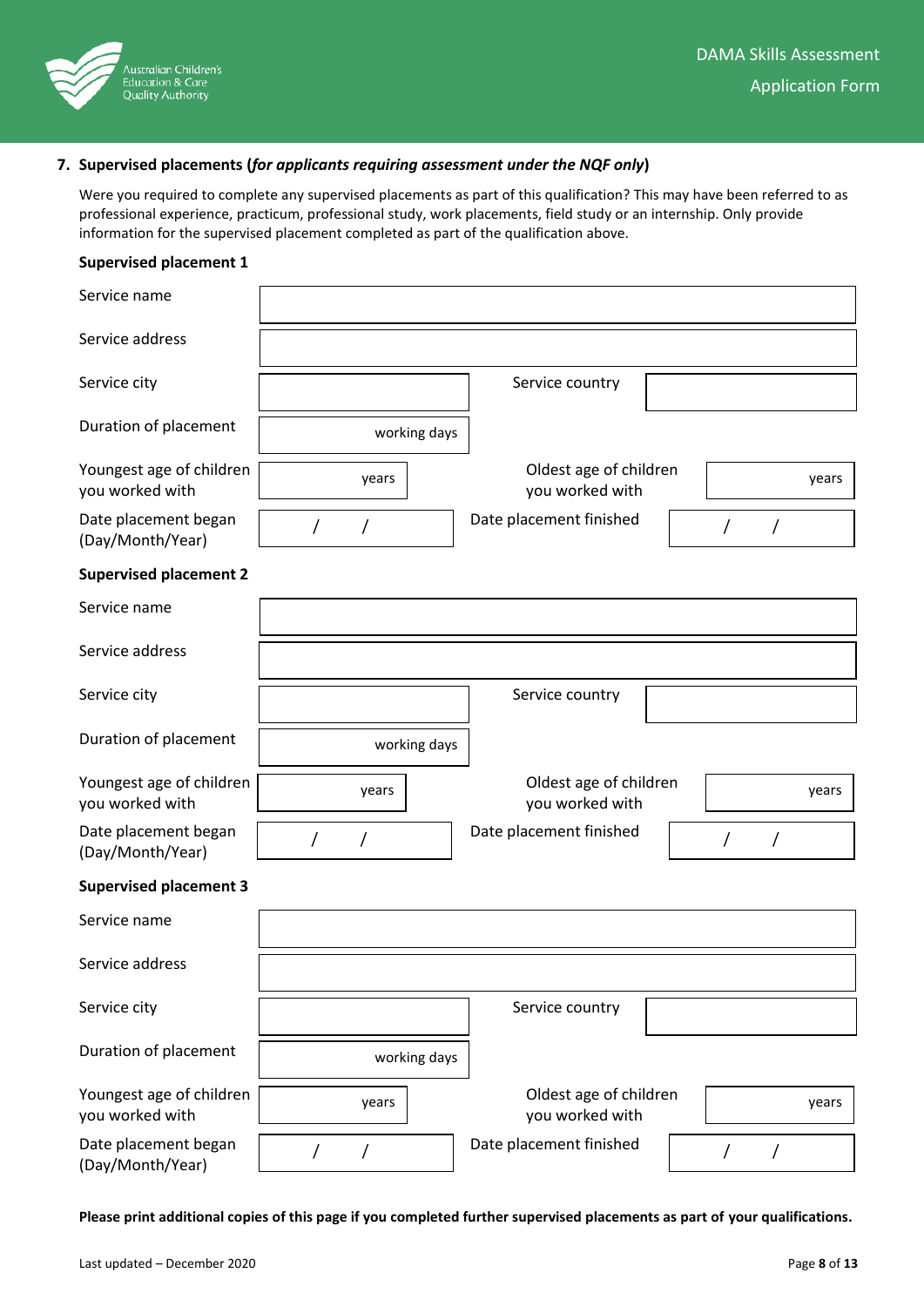

### **8. Secondary school details (***for applicants requiring assessment under the NQF only***)**

Please enter the details of your secondary schooling here. This may have been referred to as high school.

| Name of secondary<br>school    |                      |                           |         |
|--------------------------------|----------------------|---------------------------|---------|
|                                | Suburb, town or city | State, county or province | Country |
| Address of secondary<br>school |                      |                           |         |
| Year you started               |                      | Year you finished         |         |

#### **9. English language proficiency (***for applicants requiring assessment under the NQF only***)**

Applicants requiring an assessment of their qualifications under the NQF are also required to provide evidence of their English language proficiency.

 $\Box$  I have completed at least one year of full-time tertiary or higher education level study in either: Australia, New Zealand, Ireland, Canada, the United Kingdom or the United States of America.

 $\Box$  I obtained a score of seven (7.0) or more in the reading and writing components, and a score of eight (8.0) or more in speaking and listening components, in the academic version of the International English Language Testing System (IELTS) exam in the last two years.

#### **Evidence is required for this section.**

Please provide certified colour copies of the transcript showing one year of full-time study in an exempt country *OR* a certified colour copy of the results of your English language test.

If you cannot provide any of the evidence above, you will need to speak with ACECQA. Please contact us on 1300 422 327.

Please note: ACECQA reserves the right to request additional evidence of English Language Proficiency.

Please refer to the application guidelines for additional information on the required evidence.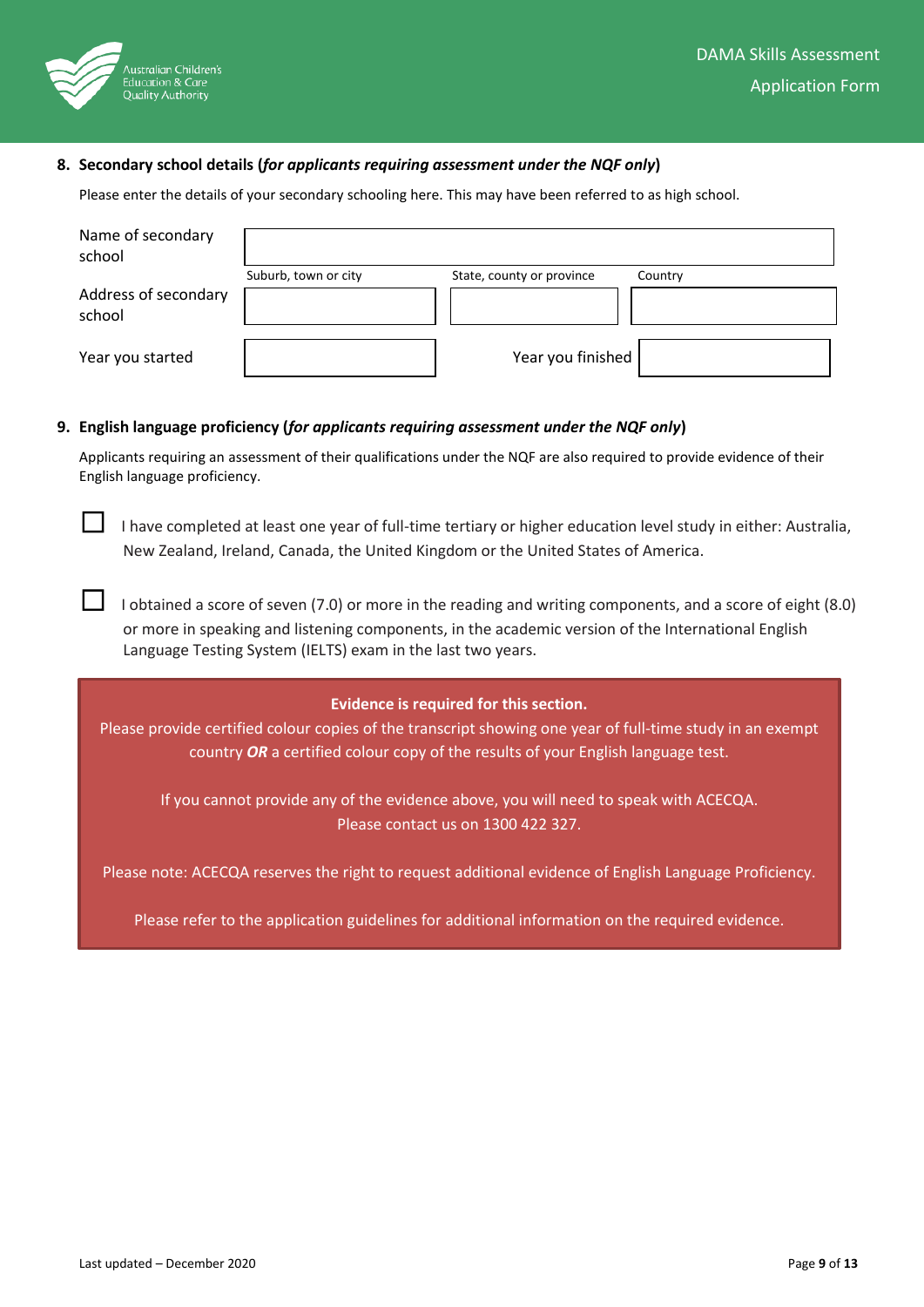

# Employment Experience

### **10. Relevant employment experience**

Please provide information for the employment experience you are claiming as part of your DAMA Skills Assessment Application. **Note** employment must be after qualification issuance date.

| Position title                                                                                                                                                                                 |                                                                                                 |           |                                           |            |  |             |  |
|------------------------------------------------------------------------------------------------------------------------------------------------------------------------------------------------|-------------------------------------------------------------------------------------------------|-----------|-------------------------------------------|------------|--|-------------|--|
| Employer / Business<br>name                                                                                                                                                                    |                                                                                                 |           |                                           |            |  |             |  |
| Business registration or<br>licence number                                                                                                                                                     |                                                                                                 |           |                                           |            |  |             |  |
|                                                                                                                                                                                                |                                                                                                 |           |                                           |            |  |             |  |
| <b>Business address</b>                                                                                                                                                                        |                                                                                                 |           |                                           |            |  |             |  |
|                                                                                                                                                                                                |                                                                                                 |           |                                           |            |  |             |  |
|                                                                                                                                                                                                | State or province                                                                               |           | Postcode                                  |            |  | Country     |  |
|                                                                                                                                                                                                |                                                                                                 |           |                                           |            |  |             |  |
| Phone number                                                                                                                                                                                   |                                                                                                 |           |                                           |            |  |             |  |
| <b>Business email</b>                                                                                                                                                                          |                                                                                                 |           |                                           |            |  |             |  |
| <b>Business website</b>                                                                                                                                                                        |                                                                                                 |           |                                           |            |  |             |  |
| Are you currently employed here?                                                                                                                                                               |                                                                                                 |           |                                           | Yes        |  | <b>No</b>   |  |
| Date commenced<br>(Day/Month/Year)                                                                                                                                                             | 7                                                                                               |           | Date completed<br>(Day/Month/Year)        |            |  |             |  |
| Employment                                                                                                                                                                                     | Full time $\Box$                                                                                | Part time |                                           | Casual I   |  | Voluntary   |  |
| Ordinary working hours<br>per week                                                                                                                                                             |                                                                                                 |           |                                           |            |  |             |  |
| Did you work directly with children in this role?                                                                                                                                              |                                                                                                 |           |                                           | Yes $\Box$ |  | $No$ $\Box$ |  |
| Youngest age of children<br>you worked with                                                                                                                                                    | years                                                                                           |           | Oldest age of children<br>you worked with |            |  | years       |  |
| Evidence is required for this section.<br>Please provide a signed and dated Employer Reference Template and Employment Experience Template<br>for each period of employment you wish to claim. |                                                                                                 |           |                                           |            |  |             |  |
|                                                                                                                                                                                                | Please refer to the application guidelines for additional information on the required evidence. |           |                                           |            |  |             |  |

**Please print additional copies of this page for each period of employment you wish to claim as part of this application.**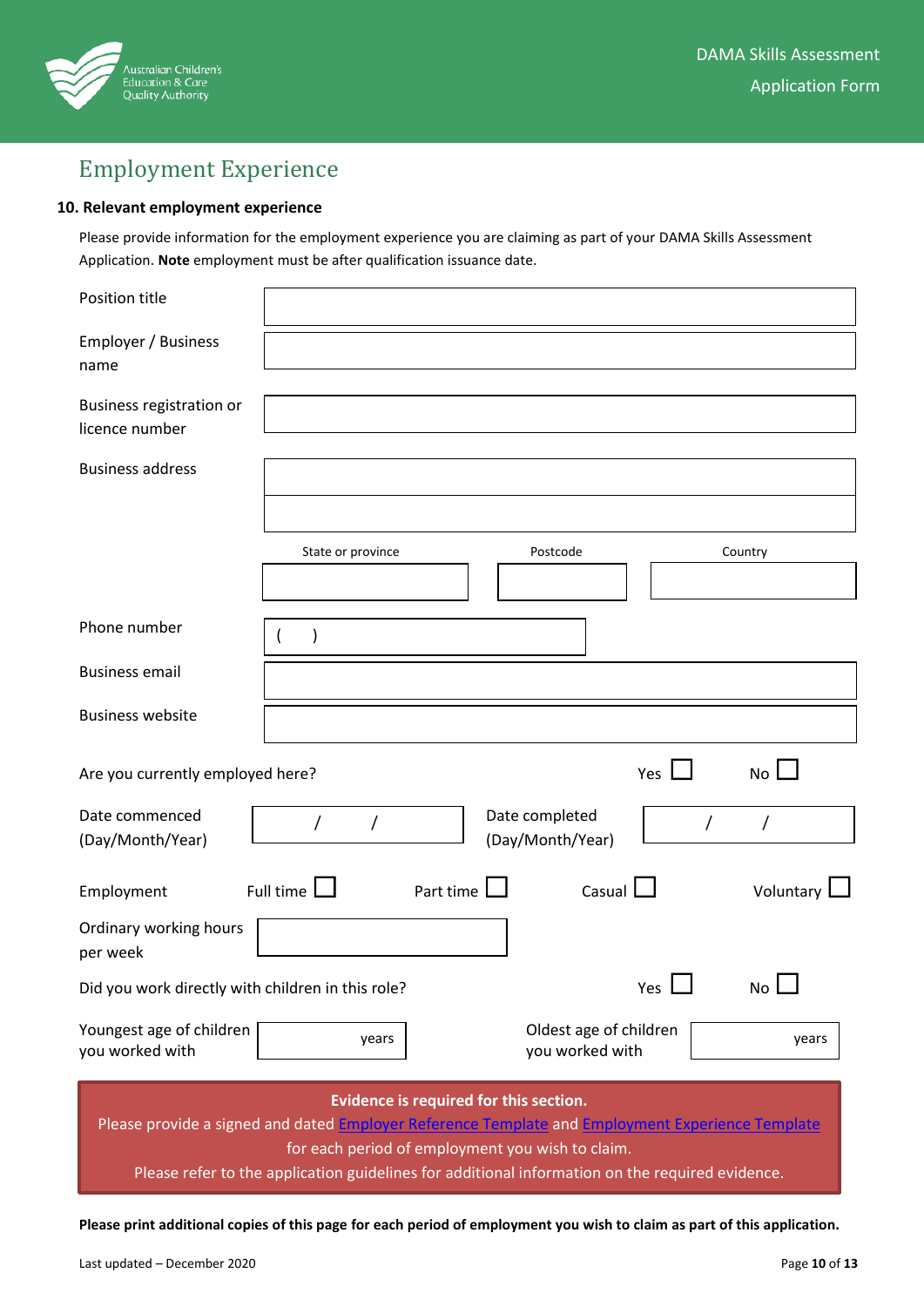

# Declaration and Consent

## **11.Applicant declaration and consent**

Please tick each clause below and sign the declaration in the presence of the witness. The witness must be one of the persons authorised to certify documents outlined on page 1.

| ١,                         |                                                                                                                                                                                         |                                                                                                                                                                                                                                                                                                                        |  |  |  | (the applicant) declare that: |     |       |      |
|----------------------------|-----------------------------------------------------------------------------------------------------------------------------------------------------------------------------------------|------------------------------------------------------------------------------------------------------------------------------------------------------------------------------------------------------------------------------------------------------------------------------------------------------------------------|--|--|--|-------------------------------|-----|-------|------|
|                            |                                                                                                                                                                                         | I understand that providing false or misleading information is an offence and all the information I have<br>provided is true and correct. If an authorised representative has assisted me, I declare I have not<br>provided false or misleading information to the representative for preparation of this application. |  |  |  |                               |     |       |      |
|                            |                                                                                                                                                                                         | I have read and understood ACECQA's Application Guidelines and DAMA Assessment Standards.                                                                                                                                                                                                                              |  |  |  |                               |     |       |      |
|                            | I authorise ACECQA to make enquiries to third parties in order to verify and assess my qualifications and<br>experience.                                                                |                                                                                                                                                                                                                                                                                                                        |  |  |  |                               |     |       |      |
|                            |                                                                                                                                                                                         | I understand that my assessment will take up to 60 calendar days from the date I provide all the<br>information required by ACECQA.                                                                                                                                                                                    |  |  |  |                               |     |       |      |
|                            | I understand that if additional information is requested and is not provided within the requested<br>timeframe, ACECQA may close my application and I will not be entitled to a refund. |                                                                                                                                                                                                                                                                                                                        |  |  |  |                               |     |       |      |
|                            |                                                                                                                                                                                         | If I have provided anyone else's personal information, I confirm that it is with their consent.                                                                                                                                                                                                                        |  |  |  |                               |     |       |      |
|                            |                                                                                                                                                                                         | I will inform ACECQA of any changes to my circumstances (e.g. change of contact details) while my<br>application is being processed.                                                                                                                                                                                   |  |  |  |                               |     |       |      |
|                            |                                                                                                                                                                                         | I have read and understood ACECQA's privacy policy.                                                                                                                                                                                                                                                                    |  |  |  |                               |     |       |      |
|                            |                                                                                                                                                                                         |                                                                                                                                                                                                                                                                                                                        |  |  |  |                               | Day | Month | Year |
| Signature of<br>applicant  |                                                                                                                                                                                         |                                                                                                                                                                                                                                                                                                                        |  |  |  | Date                          |     |       |      |
|                            |                                                                                                                                                                                         |                                                                                                                                                                                                                                                                                                                        |  |  |  |                               |     |       |      |
|                            |                                                                                                                                                                                         |                                                                                                                                                                                                                                                                                                                        |  |  |  |                               | Day | Month | Year |
| Signature of<br>authorised |                                                                                                                                                                                         |                                                                                                                                                                                                                                                                                                                        |  |  |  | Date                          |     |       |      |
| witness                    |                                                                                                                                                                                         |                                                                                                                                                                                                                                                                                                                        |  |  |  |                               |     |       |      |
|                            |                                                                                                                                                                                         |                                                                                                                                                                                                                                                                                                                        |  |  |  |                               |     |       |      |
| (Printed)                  | Authorised witness name                                                                                                                                                                 |                                                                                                                                                                                                                                                                                                                        |  |  |  |                               |     |       |      |
| or JP number               |                                                                                                                                                                                         | Authorised witness occupation                                                                                                                                                                                                                                                                                          |  |  |  |                               |     |       |      |

**Please note: The witness must be one of the persons authorised to certify documents outlined on page 1 of this form.**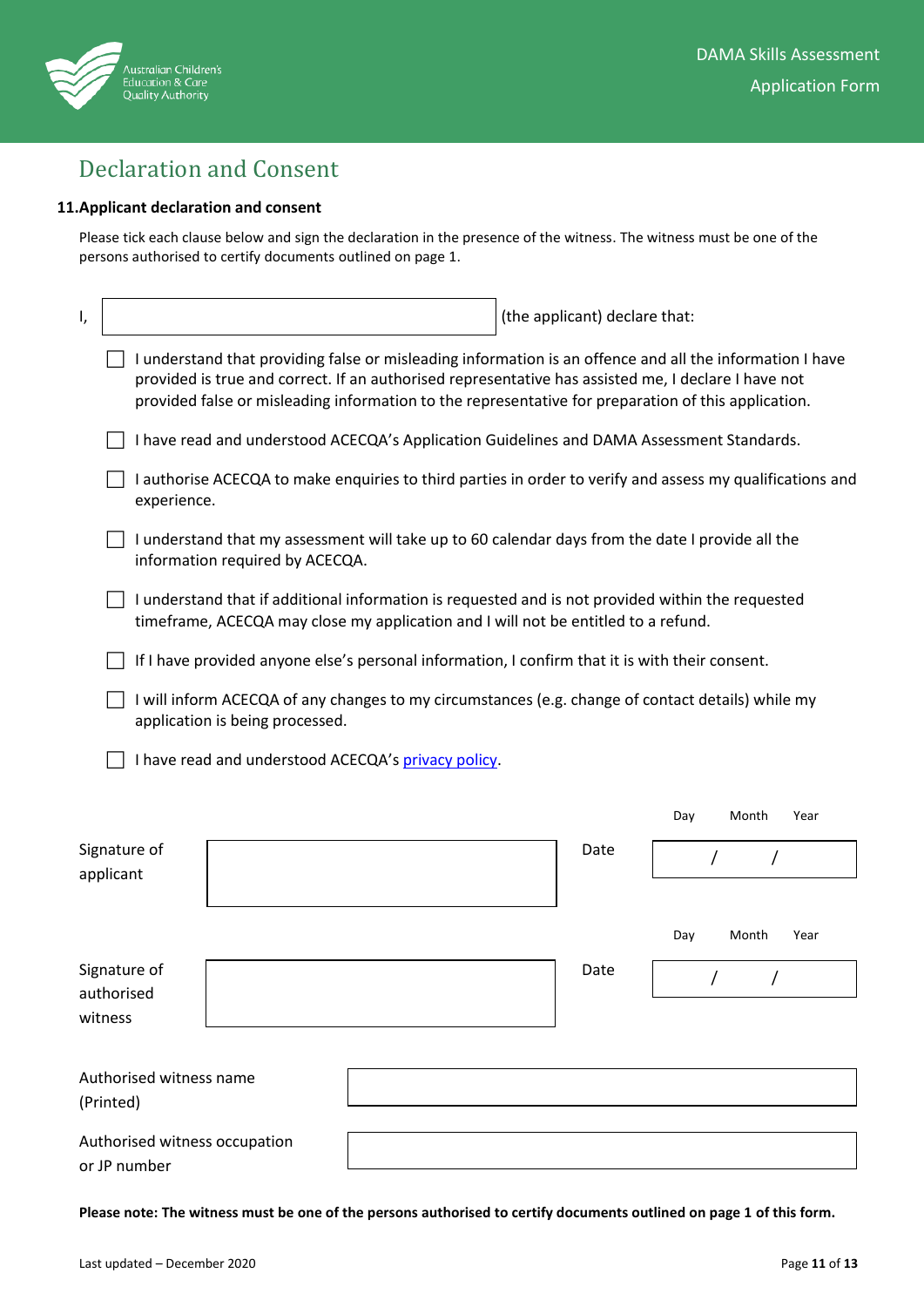

## **12.Authorised representative declaration and consent (if applicable)**

Please tick each clause below and sign the declaration in the presence of the witness. The witness must be one of the persons authorised to certify documents outlined on page 1.

| ۱,                                                                                                                                                                                                                     | (the applicant's migration agent or authorised |  |  |      |     |       |      |
|------------------------------------------------------------------------------------------------------------------------------------------------------------------------------------------------------------------------|------------------------------------------------|--|--|------|-----|-------|------|
| representative) declare that:                                                                                                                                                                                          |                                                |  |  |      |     |       |      |
| I have been authorised by the applicant to discuss, request and provide information about this<br>application on their behalf.                                                                                         |                                                |  |  |      |     |       |      |
| I understand that providing false or misleading information is an offence and all the information I have<br>provided is true and correct to the best of my knowledge and is as was conveyed to me by the<br>applicant. |                                                |  |  |      |     |       |      |
| I understand that the applicant may withdraw this authority at any time.                                                                                                                                               |                                                |  |  |      |     |       |      |
|                                                                                                                                                                                                                        |                                                |  |  |      | Day | Month | Year |
| Signature of<br>authorised                                                                                                                                                                                             |                                                |  |  | Date |     |       |      |
| representative                                                                                                                                                                                                         |                                                |  |  |      |     |       |      |
|                                                                                                                                                                                                                        |                                                |  |  |      | Day | Month | Year |
| Signature of<br>authorised                                                                                                                                                                                             |                                                |  |  | Date |     |       |      |
| witness                                                                                                                                                                                                                |                                                |  |  |      |     |       |      |
|                                                                                                                                                                                                                        |                                                |  |  |      |     |       |      |
| Authorised witness name<br>(Printed)                                                                                                                                                                                   |                                                |  |  |      |     |       |      |
| Authorised witness occupation<br>or JP number                                                                                                                                                                          |                                                |  |  |      |     |       |      |

**Please note: The witness must be one of the persons authorised to certify documents outlined on page 1 of this form.**